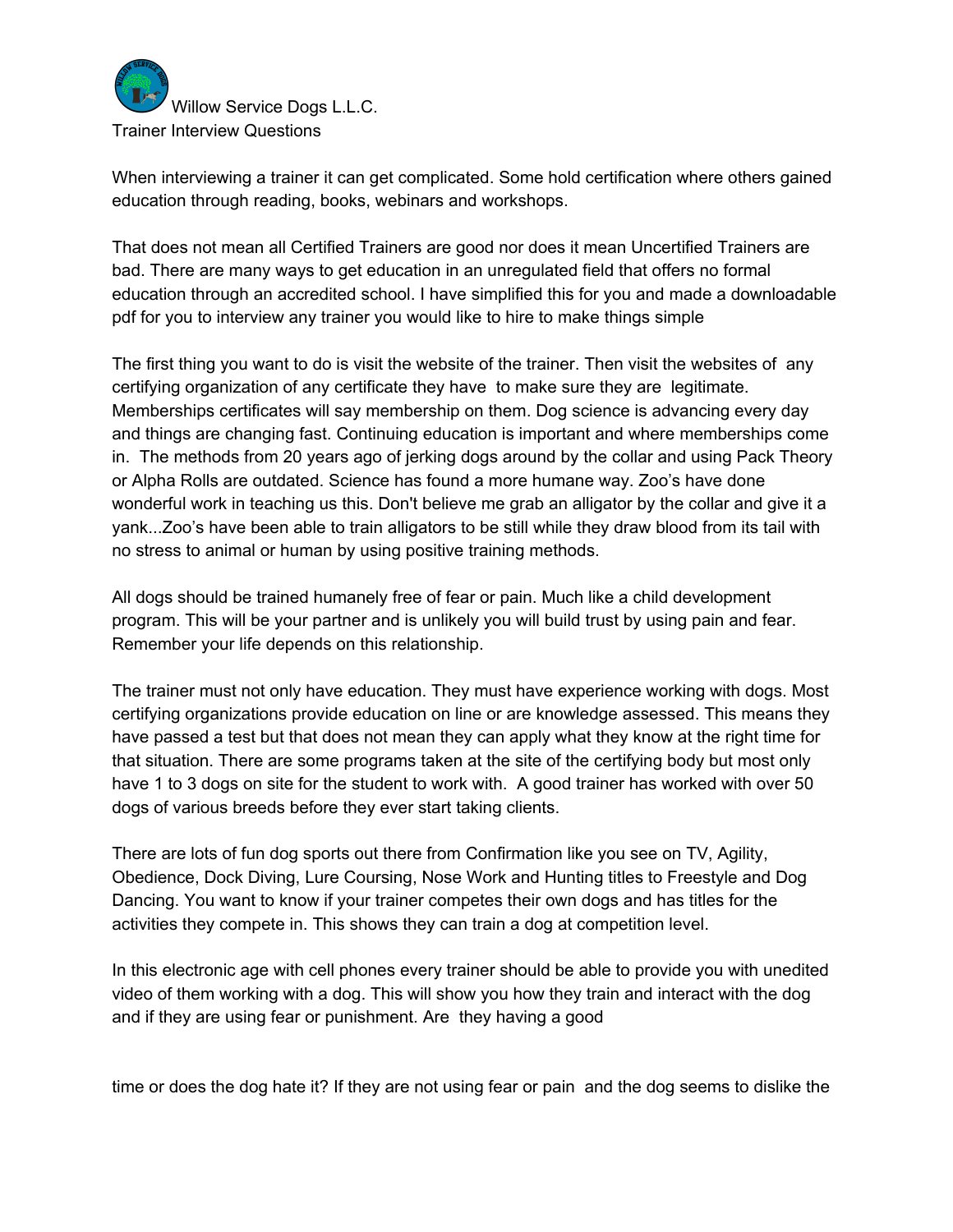

Willow Service Dogs L.L.C.

training, The trainer may be using pain and fear when the camera is off. Most reputable trainers post video on their Facebook page or instagram of them working with the dogs they train. A Program that does not do this I would question. When you look at the video make sure it is not shared from another organizations page either. Some trainers, unfortunately will do this as a trick to get you to think it is their work when it is not.

Is the trainer willing to provide you with references from other trainers and clients not affiliated with their program. This is important. The new movement in education is to get trainers in a way that is fun for the dog, human and trainer, forming relationships by teaching dogs what we want them to do rather than causing fear or pain when they do something wrong. Trainer networking is what makes this happen. Sometimes the trainer may need to consult with another trainer or to refer you out if the situation is above their level of expertise. Scientific dog training is Phycology and NO Trainer knows everything..If they do, find another trainer even if they have a Phd.

This is a quote from Victoria Stilwell-Positivity who specializes in Pet Dog Trainer

"That alphabet soup that shows up behind your trainer's name means that he/she cared enough to seek out an education**.** You may find the following letters: CCPDT-KA, CPDT, IAABC, PCT-A, KPA-CPT and others listed beside or under your trainer's name. If you are curious about his or her background, heading to the source of these letters is a good first step. Some indicate a certification and others are positive affiliations that they can join. Understanding your trainer's credentials and their philosophy may help you feel more confident when it comes to developing a treatment and training plan."

## Summery

Certification is not the Gold Stamp There are good and bad dog trainers both certified and uncertified. Service Dog Training is a specialty along with Detection, Sport Dog Training and Puppy Classes. Any trainer you hire for a specialty should have experience in the area they specialize in.The best advice I can give is watch video of the trainer working with dogs or better yet their clients working with the dogs. The dog will tell you what you need to know. Most of the video I post are unedited so they are not pretty or perfect to look at nor are they comercial ready and some are boring if we are waiting for an odor to pool for a room search. I post what I get in one take. Poke around my webpage. All of my information is here along with video's of the dogs training and working. You can also find more video and information by visiting my facebook page.

These are questions to ask if you are hiring any trainer from service work to taking a puppy class, obedience class or a class for a dog sport.